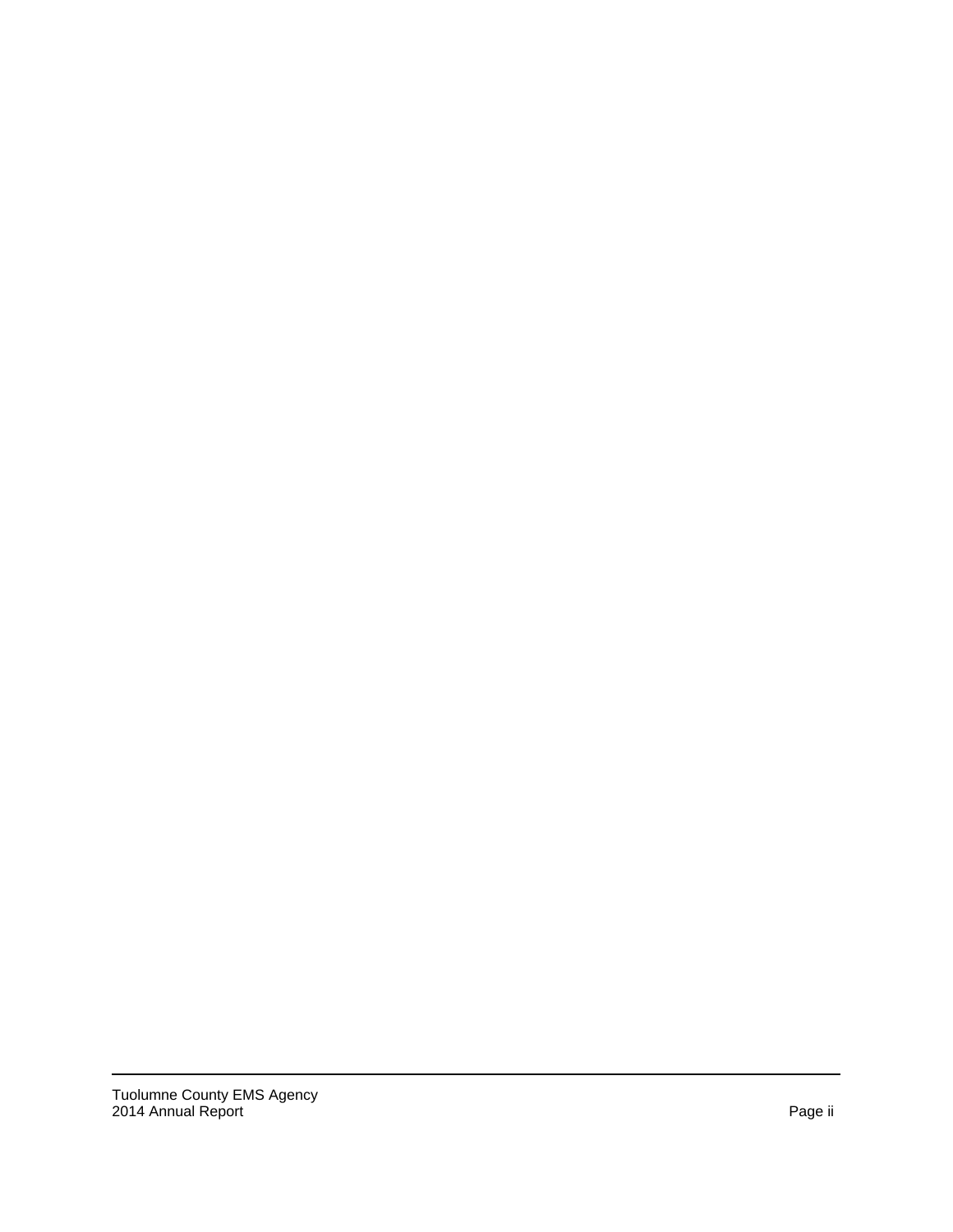## **Table of Contents**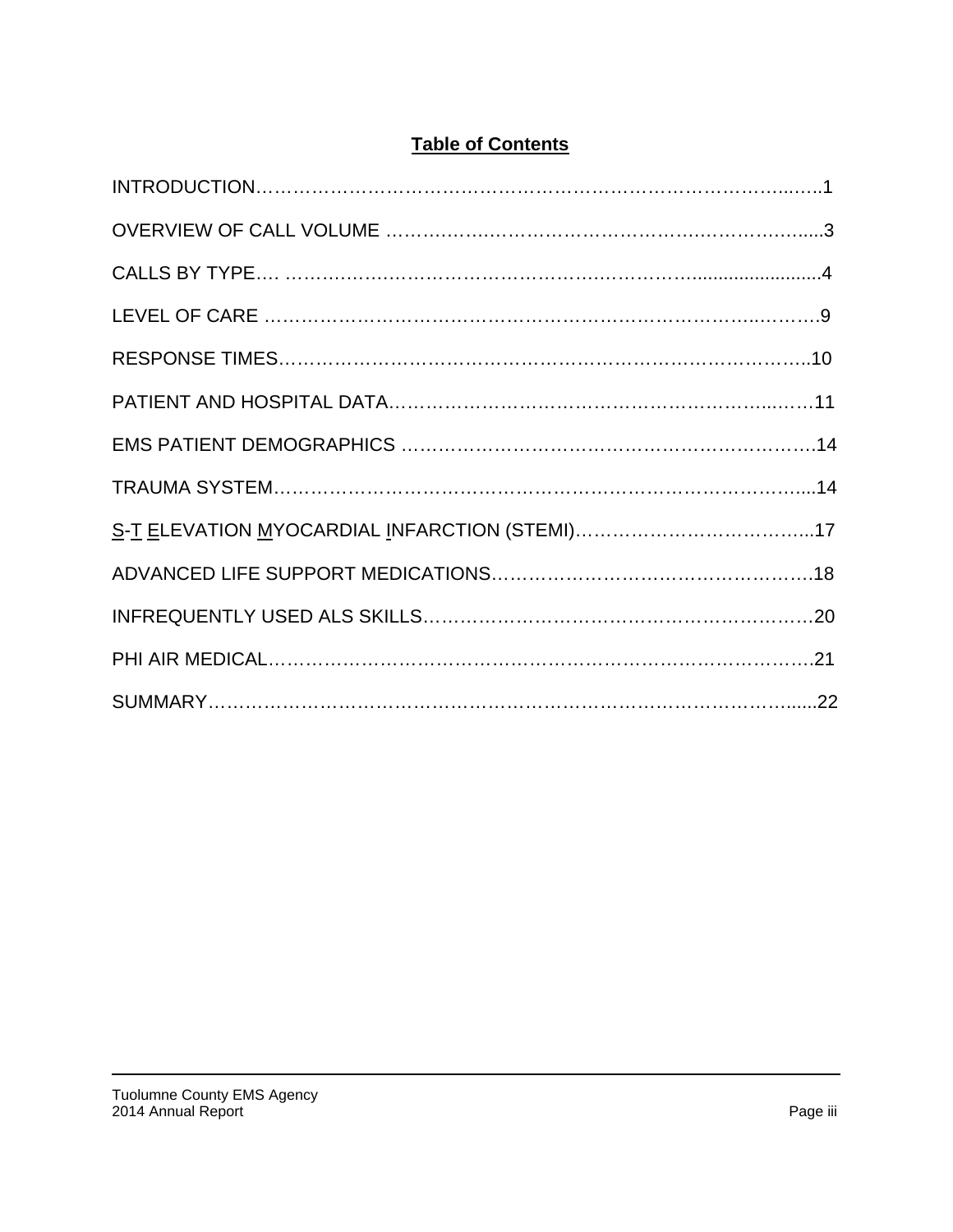## **INTRODUCTION**

The 2014 Annual Statistical Report compiles and condenses an entire year's worth of data (call volume, response time and patient demographic information) about the Tuolumne County EMS system. The data included in this report is derived from prehospital patient care records (PCRs) completed by Tuolumne County Ambulance Service personnel and statistical information provided by PHI, unless otherwise noted.

Since July 1, 1993, Tuolumne County Ambulance has collected PCR data using the software program EMS DataPro® (formerly the EMS Database System) provided for their use by the Tuolumne County EMS Agency. Once entered in EMS DataPro®, the data is submitted in an electronic format to the Tuolumne County EMS agency where the data is imported into a central version of EMS DataPro®. The EMS agency then validates the data.

In September 2000, Tuolumne County Ambulance, with the assistance of the EMS agency, initiated a program for completing PCRs using EMS Outfielder® (a laptop based PCR data entry program developed by CompuCounsel, now called Inspironix, of Sacramento in conjunction with Manteca District Ambulance). EMS Outfielder® has replaced hand-written PCR forms and billing tickets. EMS Outfielder® provides immediate data availability for daily quality assurance/quality improvement reviews and imports patient billing information directly into the billing system used by Tuolumne County Ambulance.

The Tuolumne County Emergency Medical Services (EMS) System is comprised of four 9-1-1 answering points including Tuolumne County Sheriff's Dispatch, City of Sonora Police Department Dispatch, CHP Dispatch (located in Merced County) and Mariposa County Sheriff's Dispatch.

- Ambulance dispatching is provided by the Tuolumne County Sheriff's Dispatch Center.
- Basic life support (BLS) first response services are provided by Tuolumne County Fire Dept., Tuolumne City Fire Dist., Columbia College Fire Dept., Twain Harte Fire Dist., Columbia Fire Dist., Sonora City Fire Dept., Miwuk-Sugarpine Fire Dist., and the Groveland Fire Dist.
- U.S. Forest Service, Tuolumne County Sheriff's Search and Rescue, Don Pedro Recreation Agency, Dodge Ridge Ski Patrol provides specialized BLS response services.
- Tuolumne County Ambulance Service provides advanced life support (ALS) service. Mercy Medical Transport from Mariposa County provides the Lake Don Pedro area ALS Ambulance service.
- PHI provides air ambulance services with day-to-day mutual aid from the California Highway Patrol (CHP) Air Operations Division, Mercy Air, CALSTAR and R.E.A.C.H. Air Ambulances.

In June 2003, grant funds were made available to the Tuolumne County EMS Agency for the purpose of purchasing and installing EMSystem™ communication software and related computer hardware for the emergency departments of Tuolumne General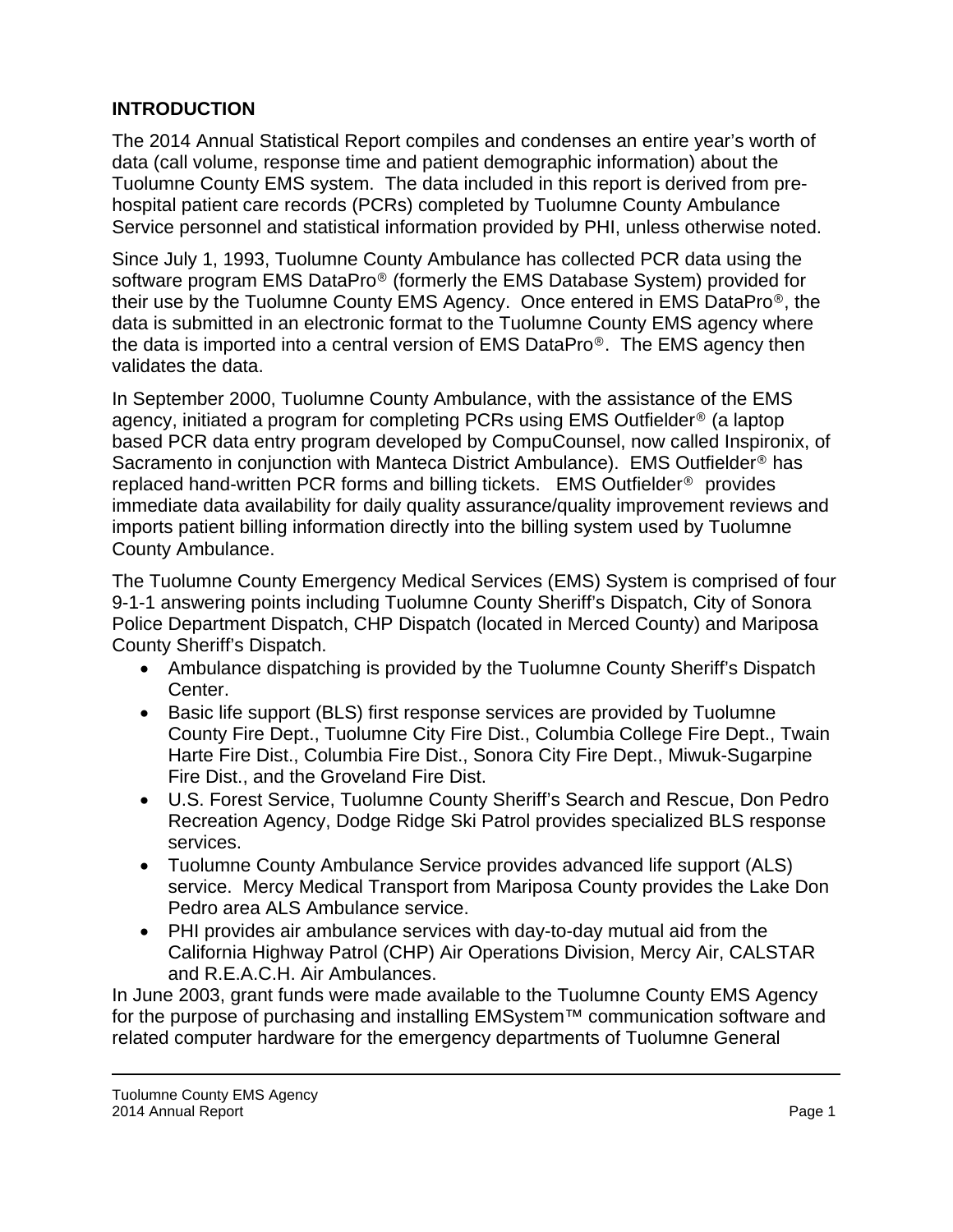Hospital and Sonora Regional Medical Center and the EMS agency office. In early 2004, EMSystem™ linked Tuolumne County's EMS system with the other ten (10) counties of OES Region IV, enabling Tuolumne General Hospital, as the county's Disaster Control Facility, to view real-time emergency department availability when determining patient disbursement during a multi-casualty incident (MCI).

In 2004, The Tuolumne County Emergency Medical Services System developed and implemented a Trauma Plan, in conjunction with Memorial Medical Center, Doctors Medical Center of Modesto, Mountain Valley EMS Agency, El Dorado County EMS Agency, Central California EMS Agency, Northern California EMS Agency, Sacramento County EMS Agency, and Santa Barbara County EMS Agency. The Trauma Plan provides a framework that assures that the citizens and visitors of Tuolumne County receive comprehensive prehospital and hospital trauma care. Tuolumne County relies on Trauma Centers throughout Northern California for in-hospital trauma care. Air Ambulances are used as the primary means of transportation for patients meeting Tuolumne County's major trauma patient criteria.

In July 2007, Tuolumne General Hospital closed leaving only one acute care hospital in Tuolumne County. Sonora Regional Medical Center assumed the duties of the county's Disaster Control Facility and Mountain Counties South Control Facility.

In 2008, EMSystem was expanded to include data elements for the Department of Health and Human Services HAvBED (Hospital Available Beds for Emergencies and Disasters). This capability allows for accurate and consistent polling of hospital resources nationwide.

In June of 2009, Tuolumne County EMS Agency was instrumental in the development of the Central Regional Trauma Coordinating Committee (CRTCC), a twelve county regional committee. The purpose of the committee is to standardize and improve the provision of trauma care within the region. The CRTCC, working in coordination with four other Regional Trauma Coordinating Committees and the State EMS Authority to build a strong, cohesive statewide trauma system.

In 2010, Tuolumne County EMS implemented an S-T Elevation Myocardial Infarction (STEMI) triage policy. This allows Paramedics in the field to transport, usually by air ambulance, a patient experiencing a serious cardiac event to be transported directly to a hospital capable of Percutaneous Coronary Intervention (PCI). Decreasing the time from the recognition of a STEMI to PCI greatly decreases the injury to the cardiac muscle and increases the survival rate of these patients.

In September of 2011, Tuolumne County adopted the CRTCC Trauma Triage Criteria. This criteria is based on the Centers for Disease Control (CDC) trauma triage guidelines.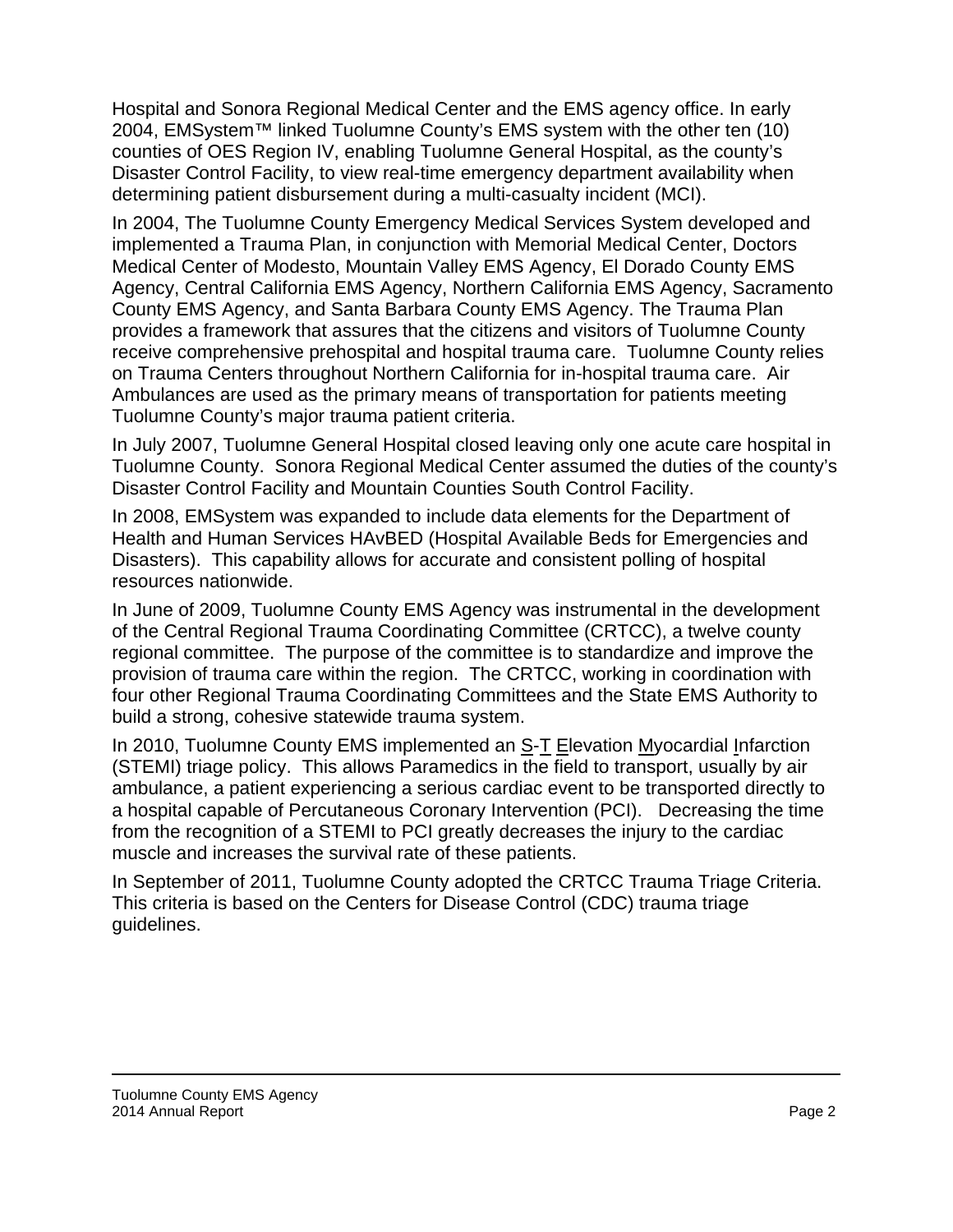#### **OVERVIEW OF CALL VOLUME**

As illustrated in the graphs below, 2014 call volume declined by about 3% when compared to 2013 was the busiest year to date. Since 2004, there has been a 27% increase in the call volume. Unless otherwise specified EMS requests include both scene and transfer call types.





2014 Calls by Station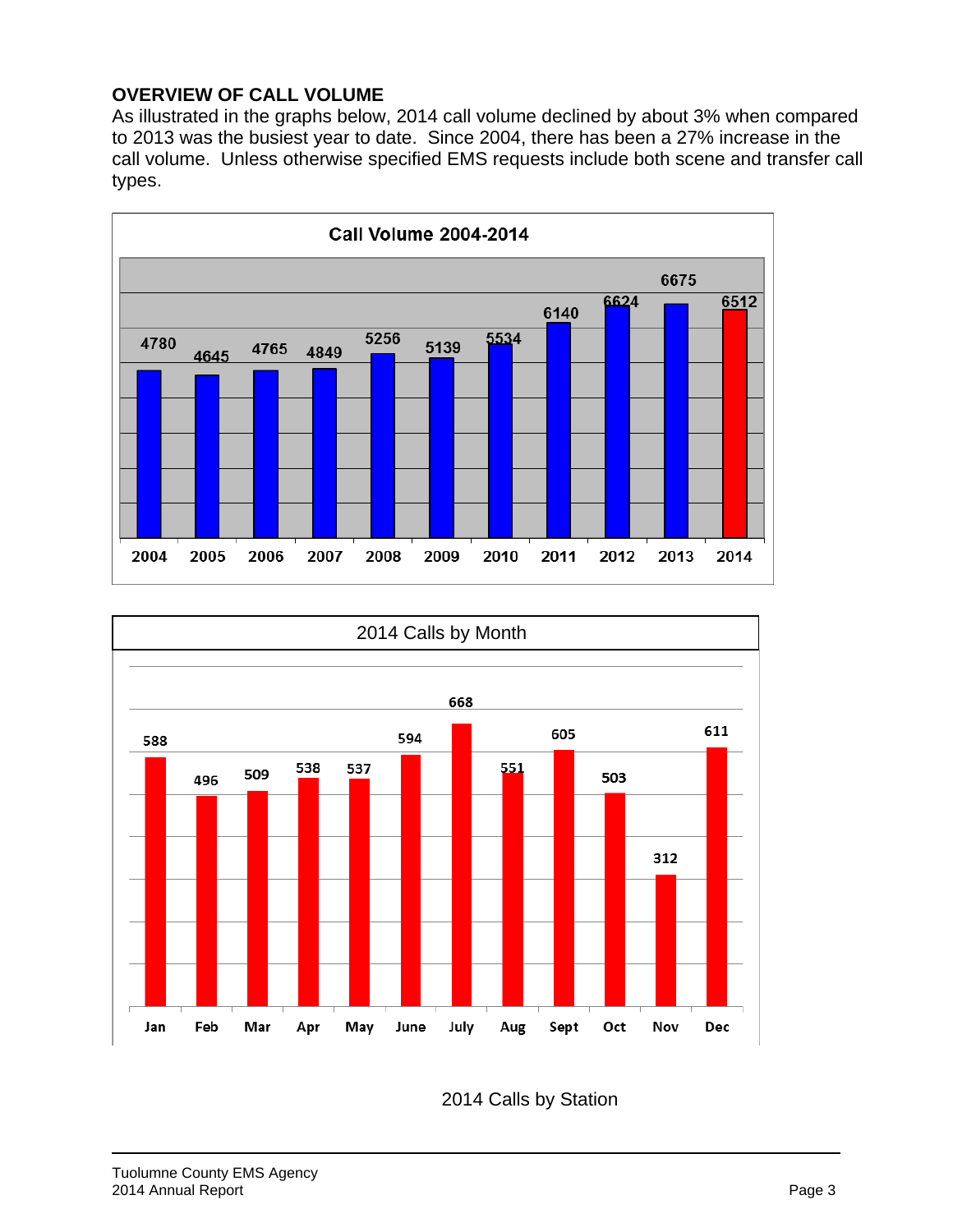

As illustrated above, Station 10 responded to the majority of all EMS requests.

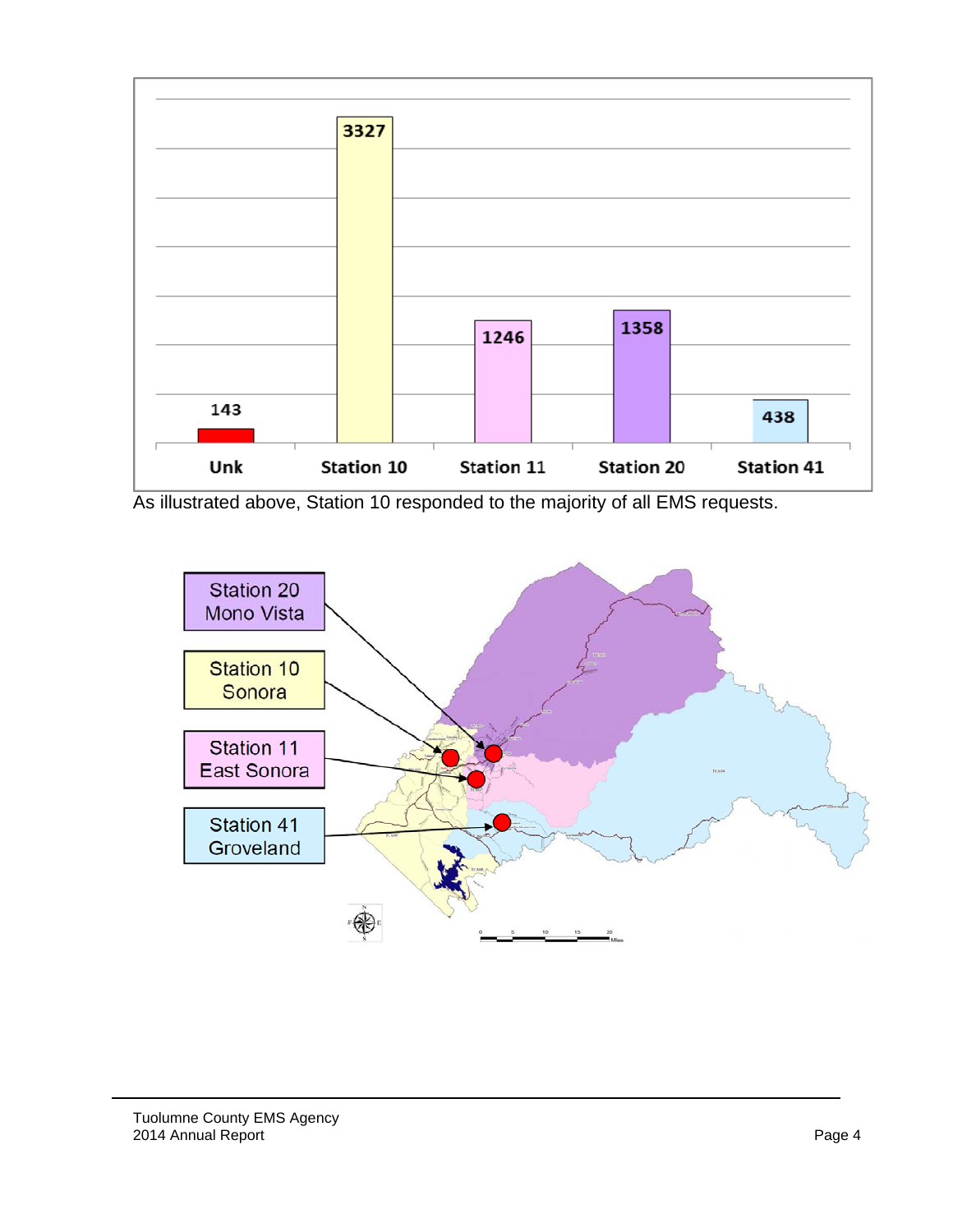

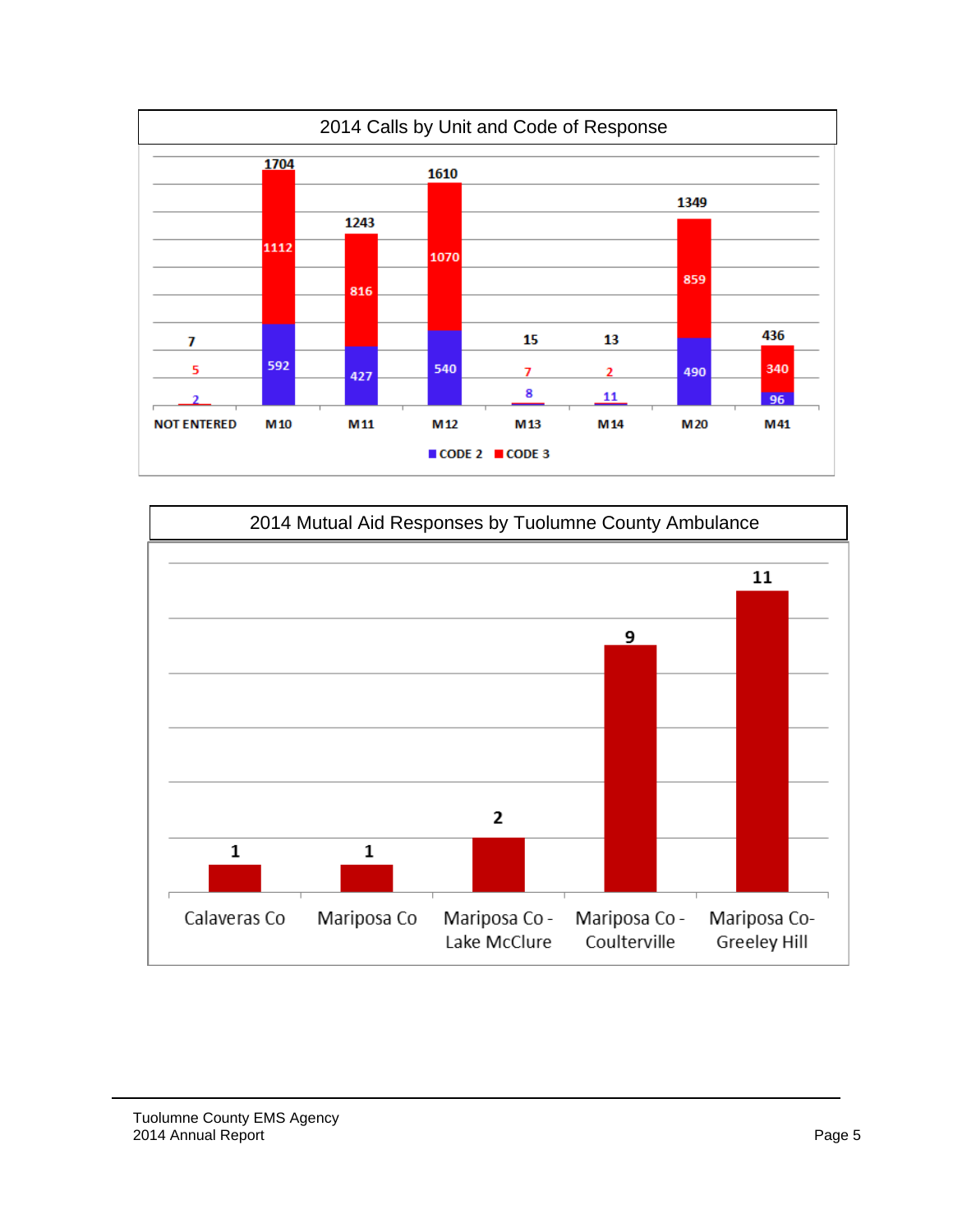

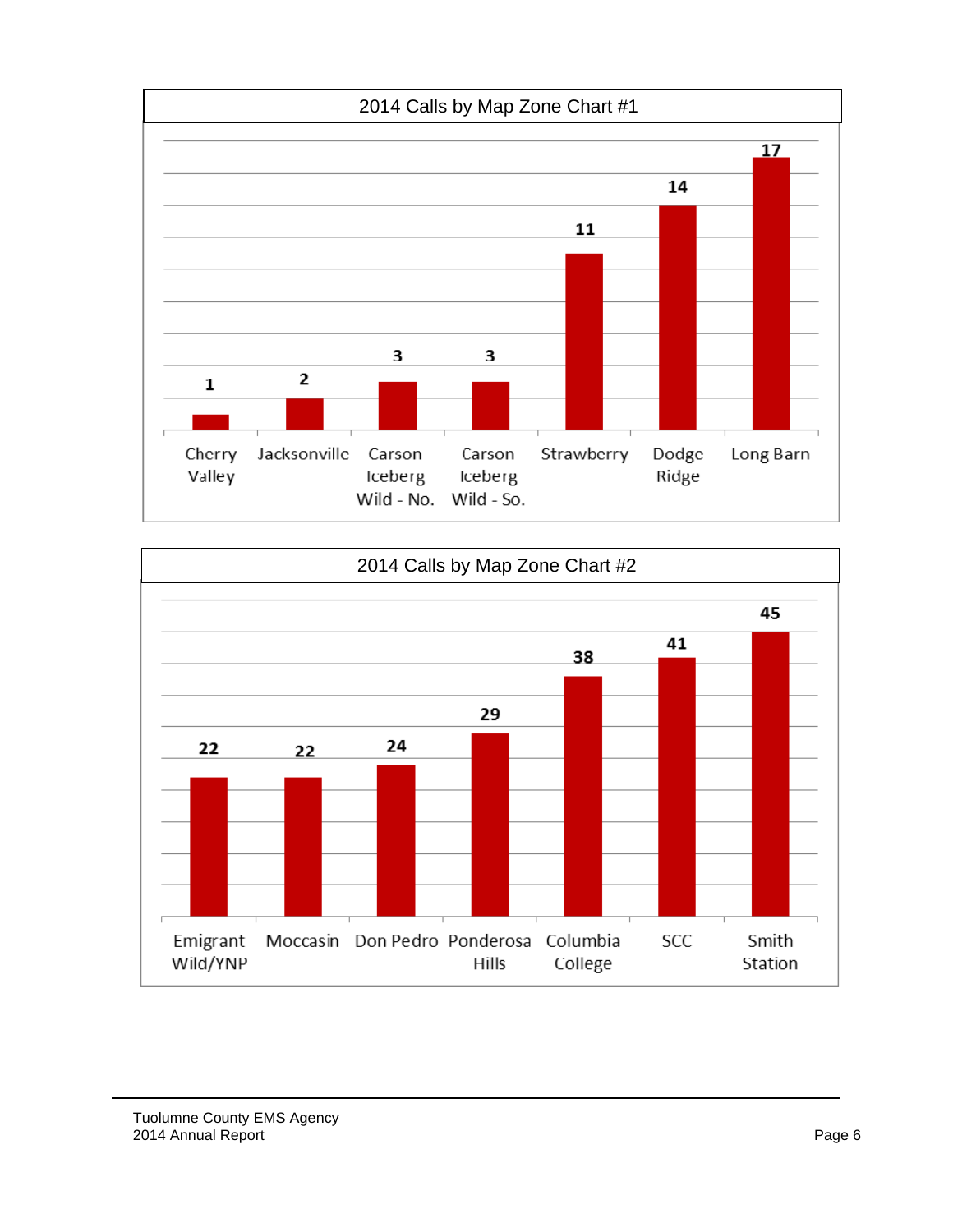

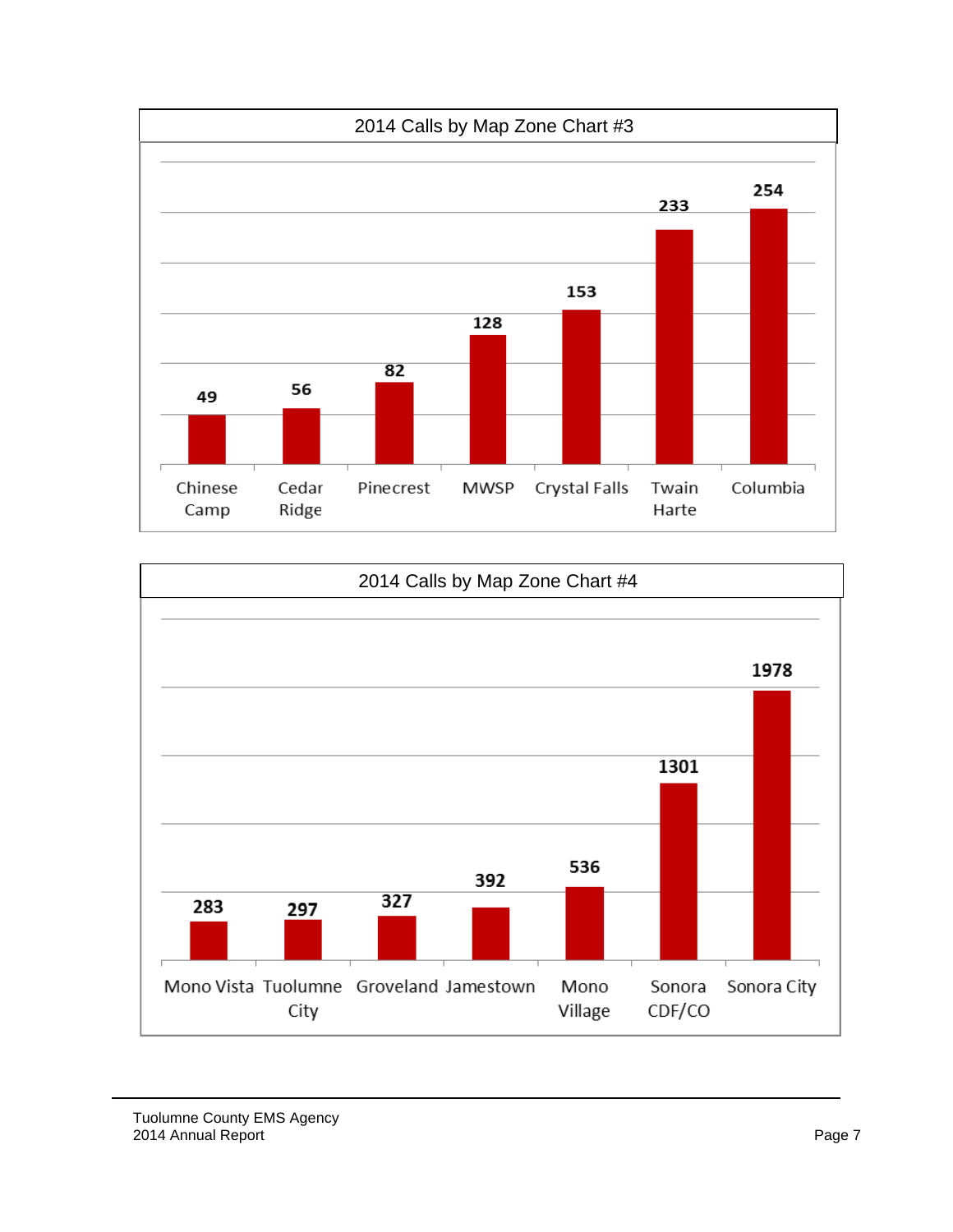A breakdown of requests by day and time of day shows that call volumes may vary widely during the week, with the highest volumes on Mondays, Tuesdays, Thursdays and Fridays.

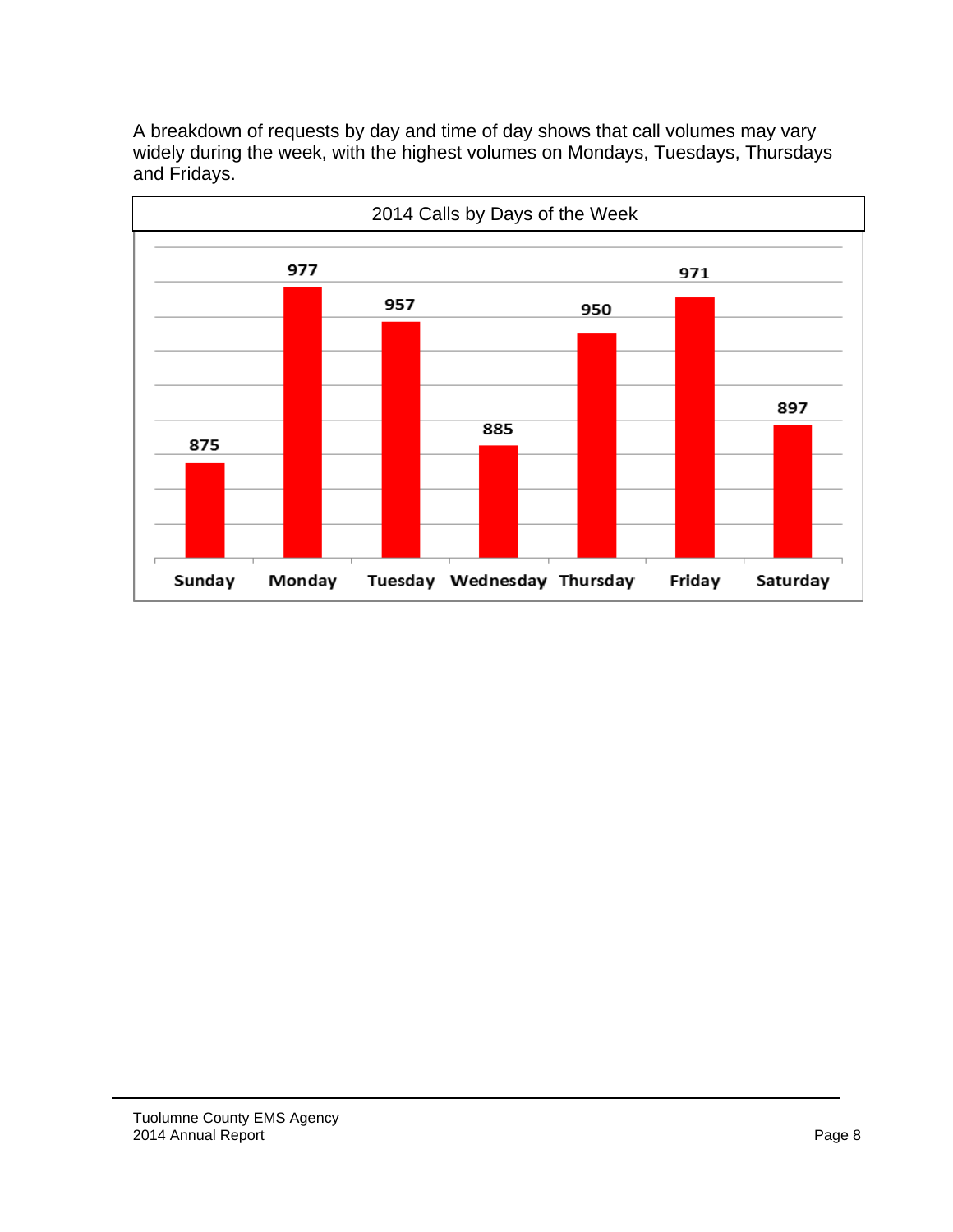### **Calls by Type**

In 2014, scene emergencies accounted for 81% of the total EMS requests for service. Transfers make up the remaining 19% of EMS requests for services.



67% of all requests for service resulted in the delivery of advanced life support (ALS) procedures and/or medications administered to the patient.

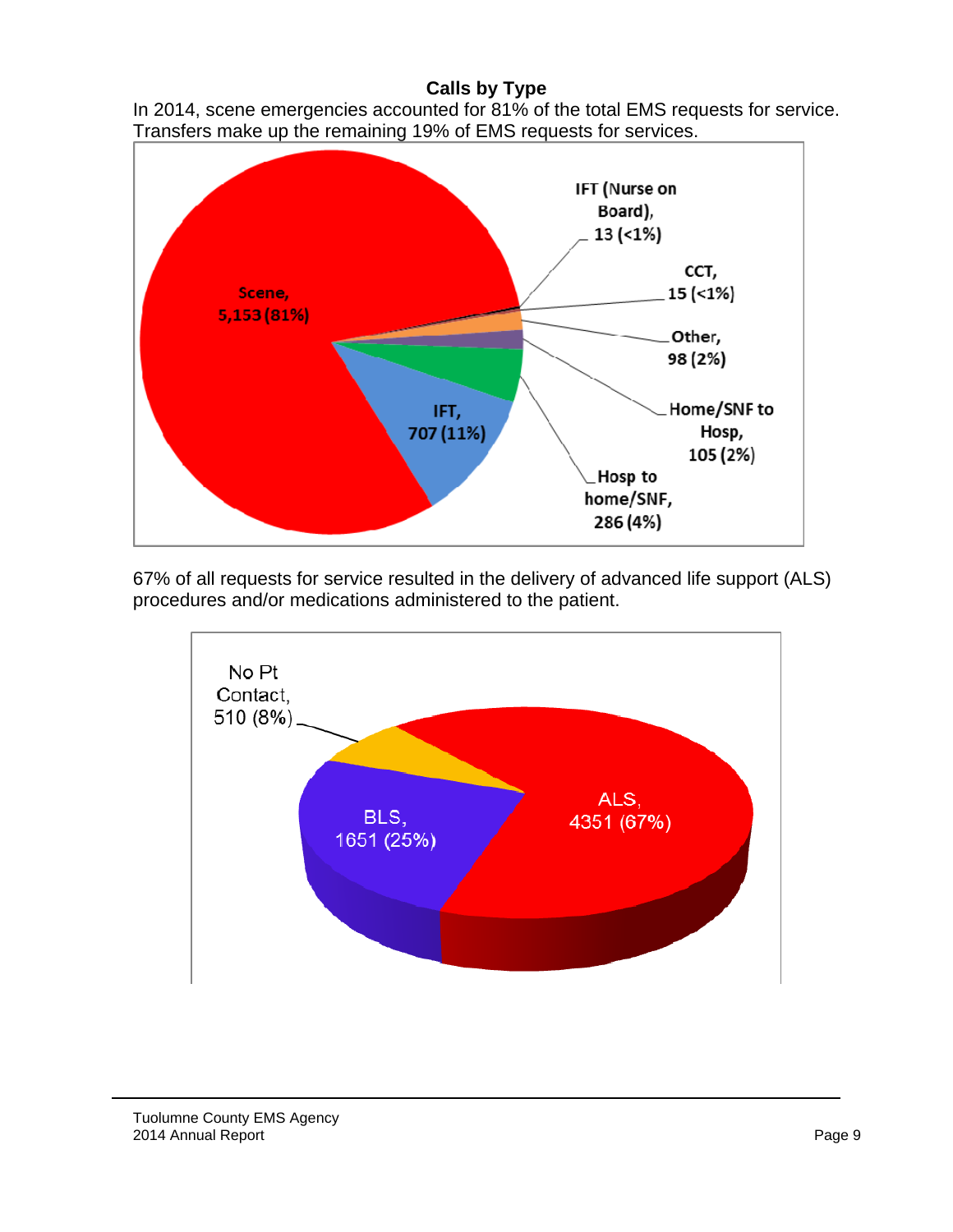#### **Response Times**

The California Emergency Medical Services Authority (EMSA) has established recommended guidelines for Code 3 response time standards to EMS requests, based on population density. The EMSA recommends that EMS responses meet these response time guidelines at least 90% of the time.

|                   | <b>BLS 1<sup>st</sup> Response</b> | <b>ALS Ambulance</b> |  |  |
|-------------------|------------------------------------|----------------------|--|--|
| <b>Urban</b>      | 5 minutes                          | 8 minutes            |  |  |
| <b>Suburban</b>   | 15 minutes                         | 20 minutes           |  |  |
| <b>Rural</b>      | 15 minutes                         | 20 minutes           |  |  |
| <b>Wilderness</b> | ASAP                               | <b>ASAP</b>          |  |  |

*Urban* = 101 to 500 people per mile *Suburban* = 51 to 100 people per mile *Rural* = 7 to 50 people per mile *Wilderness* = less than 7 people per mile *SCC* = Sierra Conservation Center (secured facilities may be exempted from response time requirements)

|                 | Urban            | <b>Suburban</b>  | <b>Rural</b> | <b>SCC</b>       | <b>Wilderness</b> |
|-----------------|------------------|------------------|--------------|------------------|-------------------|
| Minimum:        | $0 \text{ min}$  | $0 \text{ min}$  | 3 min        | $14 \text{ min}$ | 4 min             |
| <b>Maximum:</b> | $30 \text{ min}$ | 79 min           | 47 min       | 28 min           | 72 min            |
| Average:        | 6.65 min         | 11.16 min        | 19.06 min    | 17.42 min        | 27.48 min         |
| 90 %ile:        | $10 \text{ min}$ | $17 \text{ min}$ | 24 min       | 33 min           | $40$ min          |

The breakdown of EMS requests by location reveals that the majority (74%) of requests occur in the suburban areas of Tuolumne County, where the majority of Tuolumne County residents live.

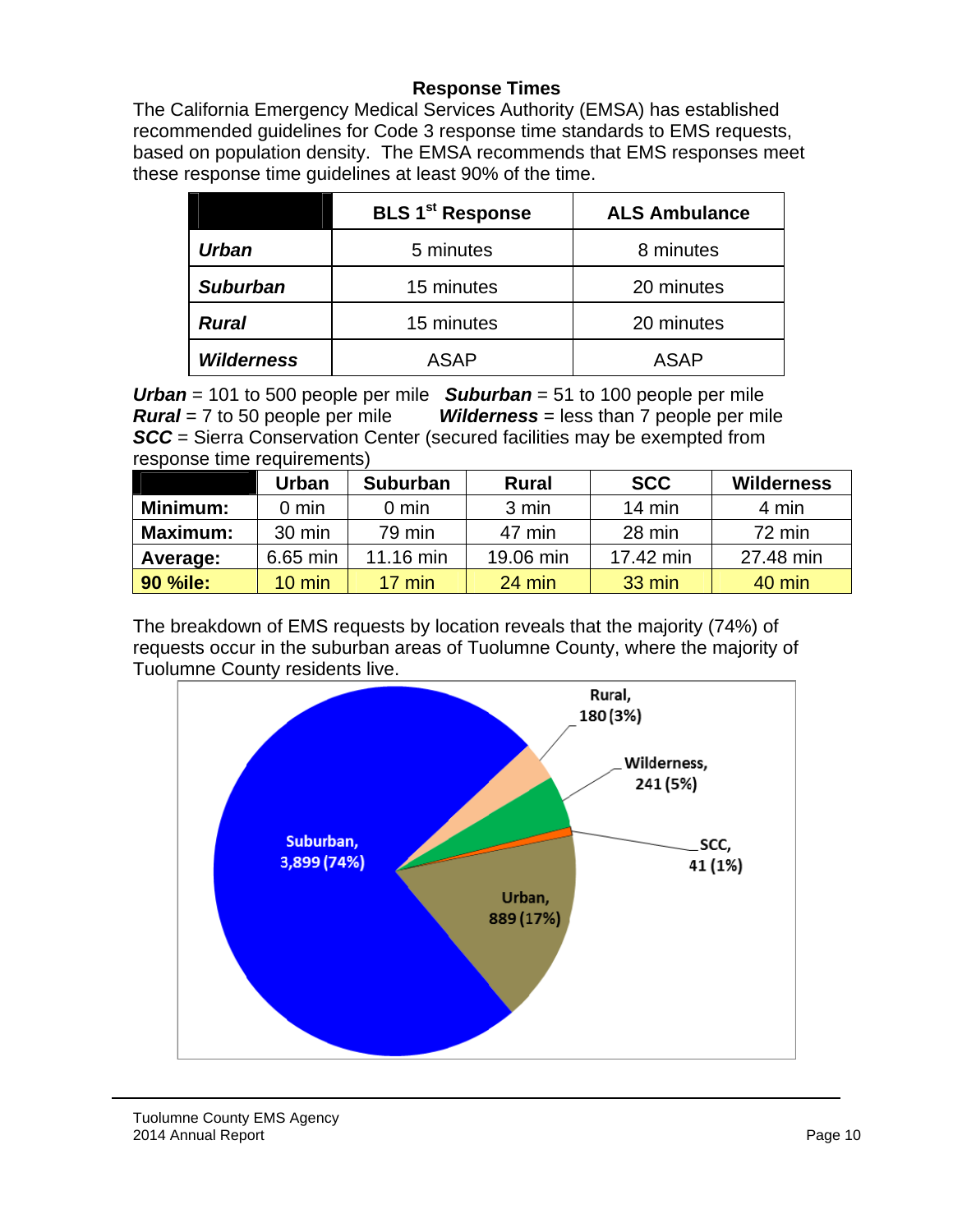| <b>2014 Call Disposition</b> |              |                         |             |  |  |
|------------------------------|--------------|-------------------------|-------------|--|--|
| Trans by another Amb         | $3 (-1%)$    | No Pt Contact Made      | 129 (2%)    |  |  |
| Trans to Other Location      | $15 (< 1\%)$ | Pt Released             | 158 (2%)    |  |  |
| Trans to Other Med Facility  | $21 (< 1\%)$ | <b>Call Cancelled</b>   | 191 (3%)    |  |  |
| Dead On Scene                | 79 (1%)      | Trans to Hosp (non-ED)  | 197 (3%)    |  |  |
| Trans to Rendezvous Point    | 94 (1%)      | Trans to a SNF          | 250 (4%)    |  |  |
| <b>Other</b>                 | 110 (2%)     | <b>Tran Refused AMA</b> | 490 (8%)    |  |  |
| Trans to Residence           | 112 (2%)     | Trans to ED             | 4,539 (71%) |  |  |

| <b>PATIENT AND HOSPITAL DATA</b>                                                             |                |                                    |      |  |
|----------------------------------------------------------------------------------------------|----------------|------------------------------------|------|--|
| The chart below shows the patient distribution by receiving facilities, including transfers. |                |                                    |      |  |
| Mark Twain-St. Josephs<br>Dameron Hosp<br>1                                                  |                |                                    |      |  |
| Mt Diablo Hosp                                                                               | 1              | Other Santa Clara Co Hosp          | 4    |  |
| <b>Clovis Community Hosp</b>                                                                 | 1              | Kaiser Hosp, Sacramento            | 5    |  |
| Mercy Hosp, Merced                                                                           | 1              | Lucile Packard Children's Hosp     | 5    |  |
| Other Napa Co Hosp                                                                           | 1              | California Pacific Medical Center  | 8    |  |
| <b>Sutter Memorial Hosp</b>                                                                  | 1              | Kaiser Hosp of Manteca             | 9    |  |
| Sequoia Hosp                                                                                 | 1              | VA Medical Center Palo Alto        | 9    |  |
| Other San Mateo Co Hosp                                                                      | 1              | San Joaquin General Hosp           | 11   |  |
| San Jose Medical Center                                                                      | 1              | <b>U.C.S.F. Medical Center</b>     | 12   |  |
| Santa Clara Valley Medical Center                                                            | 1              | <b>Stanford University Hosp</b>    | 20   |  |
| <b>Stanislaus Behavioral Health Center</b>                                                   | 1              | <b>U.C. Davis Medical Center</b>   | 32   |  |
| Kaiser Walnut Creek                                                                          | $\overline{2}$ | <b>Oakland Children's Hosp</b>     | 40   |  |
| Central California Children's Hosp                                                           | $\overline{2}$ | <b>Modesto Rehabilitation Hosp</b> | 72   |  |
| Mercy San Juan Hosp                                                                          | $\overline{2}$ | <b>Other Hosp Not Listed</b>       | 80   |  |
| St Joseph's Medical Center                                                                   | 3              | <b>Memorial Medical Center</b>     | 122  |  |
| Other Alameda Co Hosp                                                                        | $\overline{4}$ | <b>Doctors Medical Center</b>      | 440  |  |
| <b>Sutter General Hosp</b>                                                                   | $\overline{4}$ | Sonora Regional Medical Center     | 3971 |  |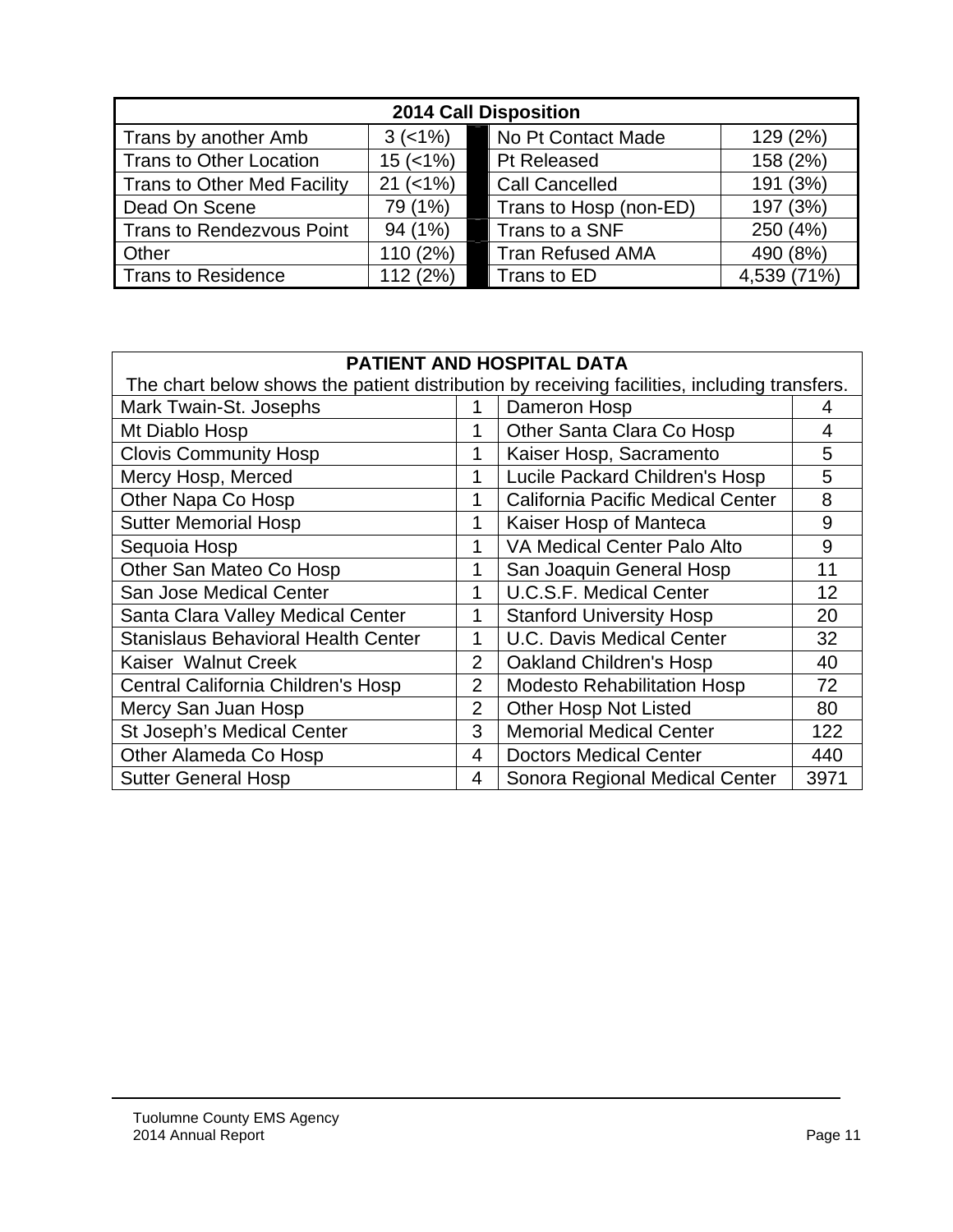As shown in the chart below, for those patients transported to a hospital, approximately 76% of all transports are made to the nearest hospital and 20% of the patients were transported to the hospital of the patient's or family's choice.



Poisoning/Overdose category does not differentiate between accidental and intentional ingestion or overdose. Nor does it differentiate between prescription and illicit drugs. Medication reactions and anaphylaxis are included in the Medical category.

Tuolumne County EMS Agency 2014 Annual Report **Page 12**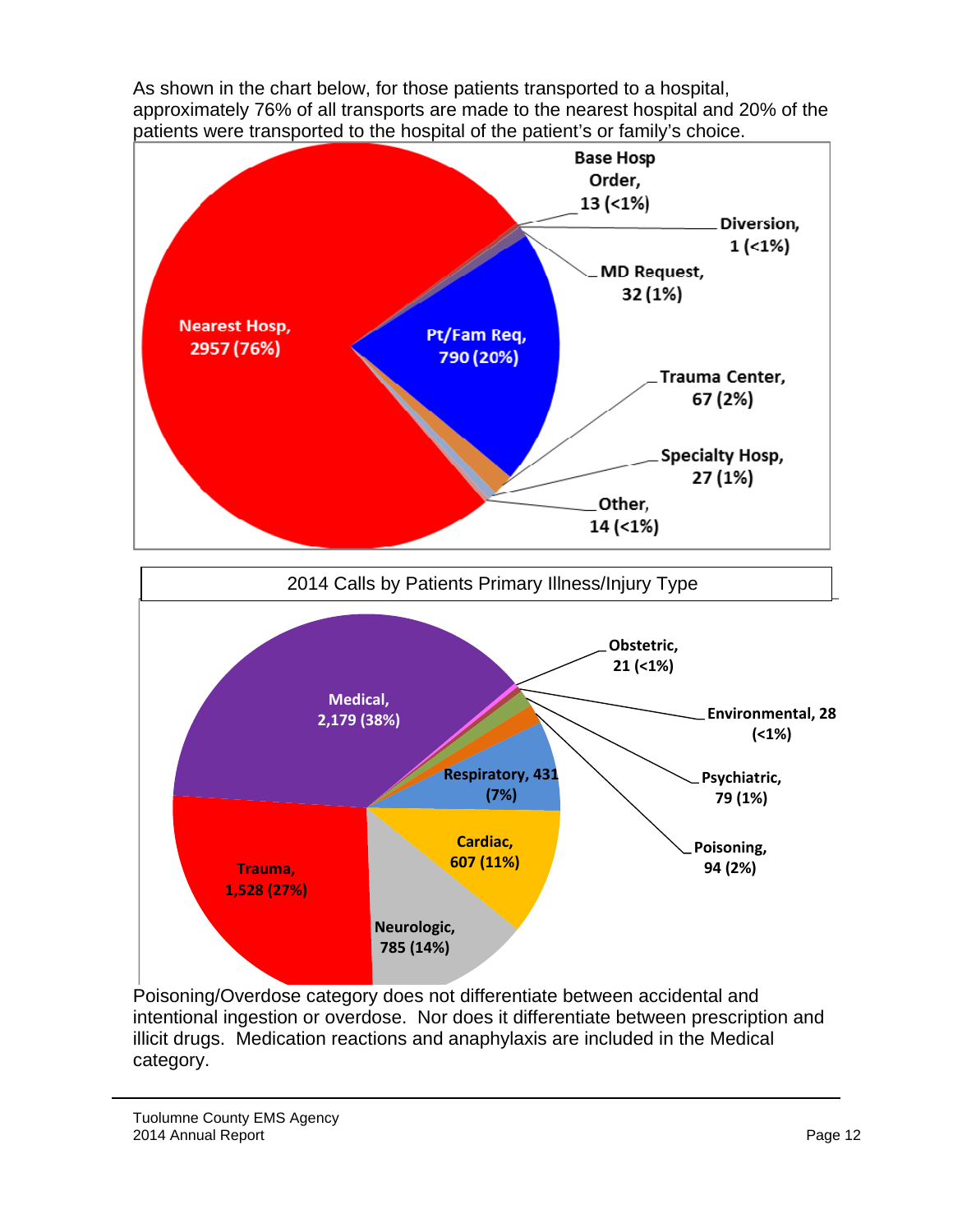| 2014 Calls by Scene Description |                |                               |       |  |
|---------------------------------|----------------|-------------------------------|-------|--|
| <b>Construction Site</b>        |                | 49<br>School                  |       |  |
| <b>Greenley Primary Care</b>    | $\overline{2}$ | <b>SCC</b>                    | 49    |  |
| Cresthaven                      | $\overline{2}$ | Campground                    | 51    |  |
| Snow-Play Area                  | $\overline{2}$ | Hotel/Motel                   | 53    |  |
| Lake Don Pedro                  | 3              | <b>Clinic/Doctor's Office</b> | 54    |  |
| <b>Groveland Clinic</b>         | 3              | <b>Government Building</b>    | 58    |  |
| Sonora Imaging                  | 3              | <b>Other SNF</b>              | 66    |  |
| <b>EMS Rendezvous/LZ</b>        | 3              | <b>Black Oak Casino</b>       | 69    |  |
| Ranch/Agricultural              | 5              | Bar/Restaurant                | 70    |  |
| <b>TGMF</b>                     | 5              | Indian Rock Prompt Care       | 76    |  |
| <b>New Melones</b>              | 6              | <b>Hillcrest Manor</b>        | 78    |  |
| Industrial/Manufacturing        | 9              | Other                         | 108   |  |
| <b>Tuolumne Clinic</b>          | 11             | <b>City Street</b>            | 114   |  |
| <b>Tuolumne County Jail</b>     | 11             | <b>Avalon Health Care</b>     | 163   |  |
| <b>Other Waterway</b>           | 12             | <b>Office Business</b>        | 172   |  |
| Church                          | 16             | Residence                     | 175   |  |
| <b>National Forest</b>          | 16             | <b>County Road</b>            | 209   |  |
| Dodge Ridge                     | 18             | <b>Skyline Place</b>          | 212   |  |
| Park/Ball Field                 | 19             | Highway (108, 132, 120, 49)   | 236   |  |
| <b>Chicken Ranch Casino</b>     | 24             | <b>SRMC</b>                   | 1,154 |  |
| <b>Board and Care</b>           | 27             | <b>Patient residence</b>      | 2,865 |  |
| Goldridge                       | 36             |                               |       |  |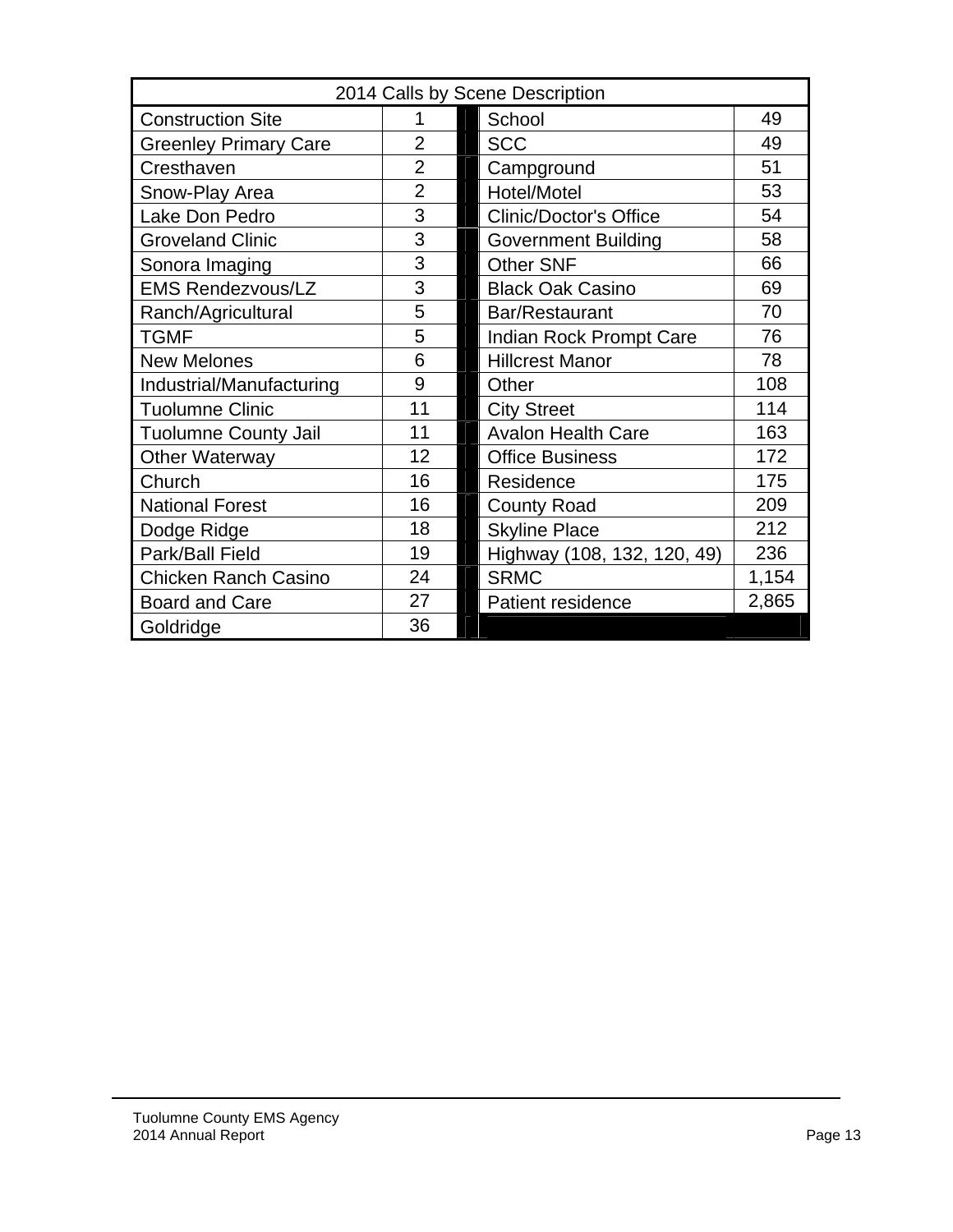#### **2014 EMS Demographics**

The average age of EMS patients is 61 for males, 65 for females and 63 overall. Males comprise 47% of ambulance patients and 53% are females.



### **TRAUMA SYSTEM**

The chart below shows the mechanism of injury for major trauma victims in Tuolumne County in 2014.

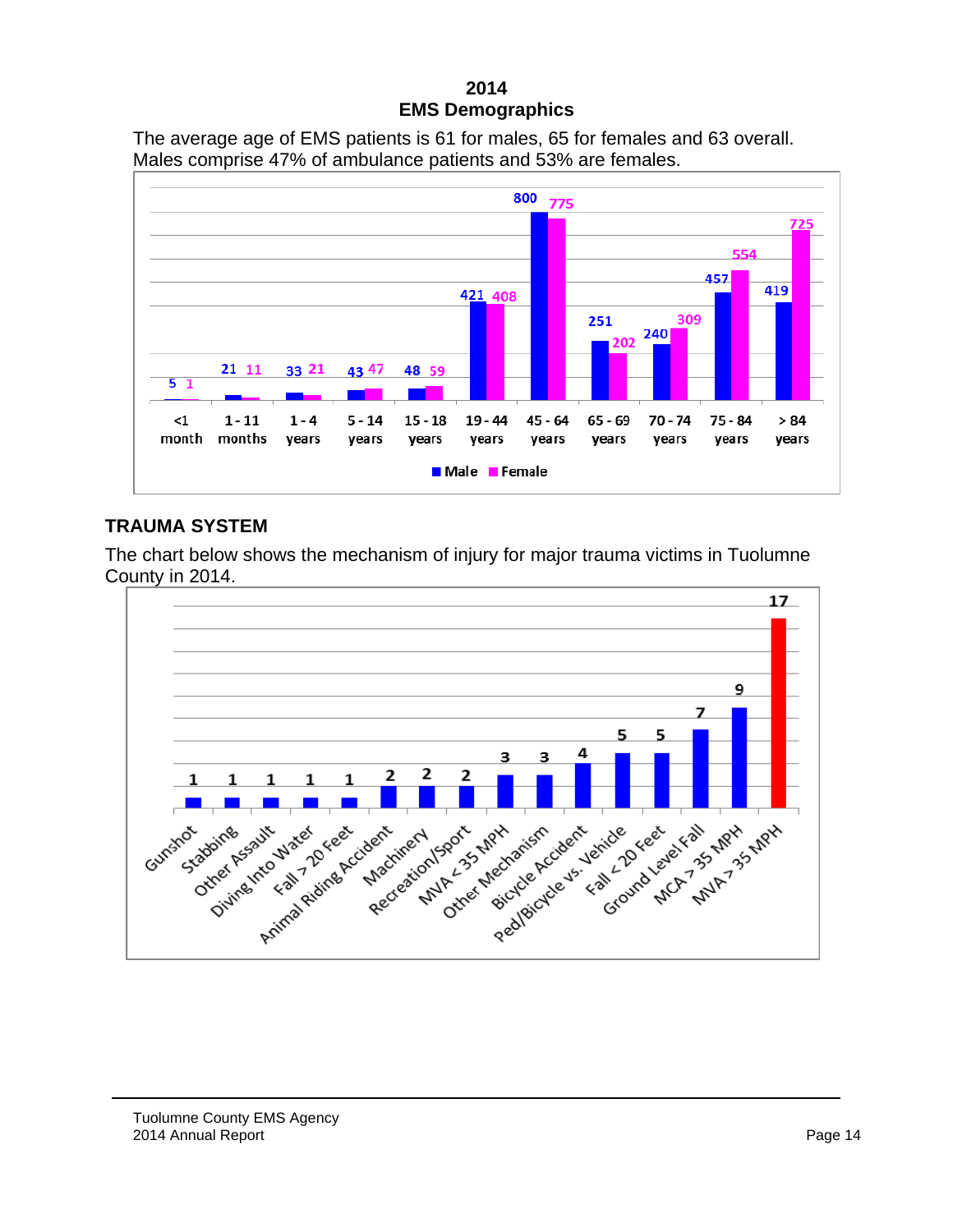The Tuolumne County Trauma Plan has defined ten separate trauma triage criteria. The criteria are designed to categorize those trauma patients with an increased risk of mortality and morbidity due to their injuries. Paramedic judgment was the criteria used 58% of the time.





The average age of the Major Trauma patients is 43 for males, 45 for females and 44 overall. Males comprise 56% of ambulance patients and 43% are females.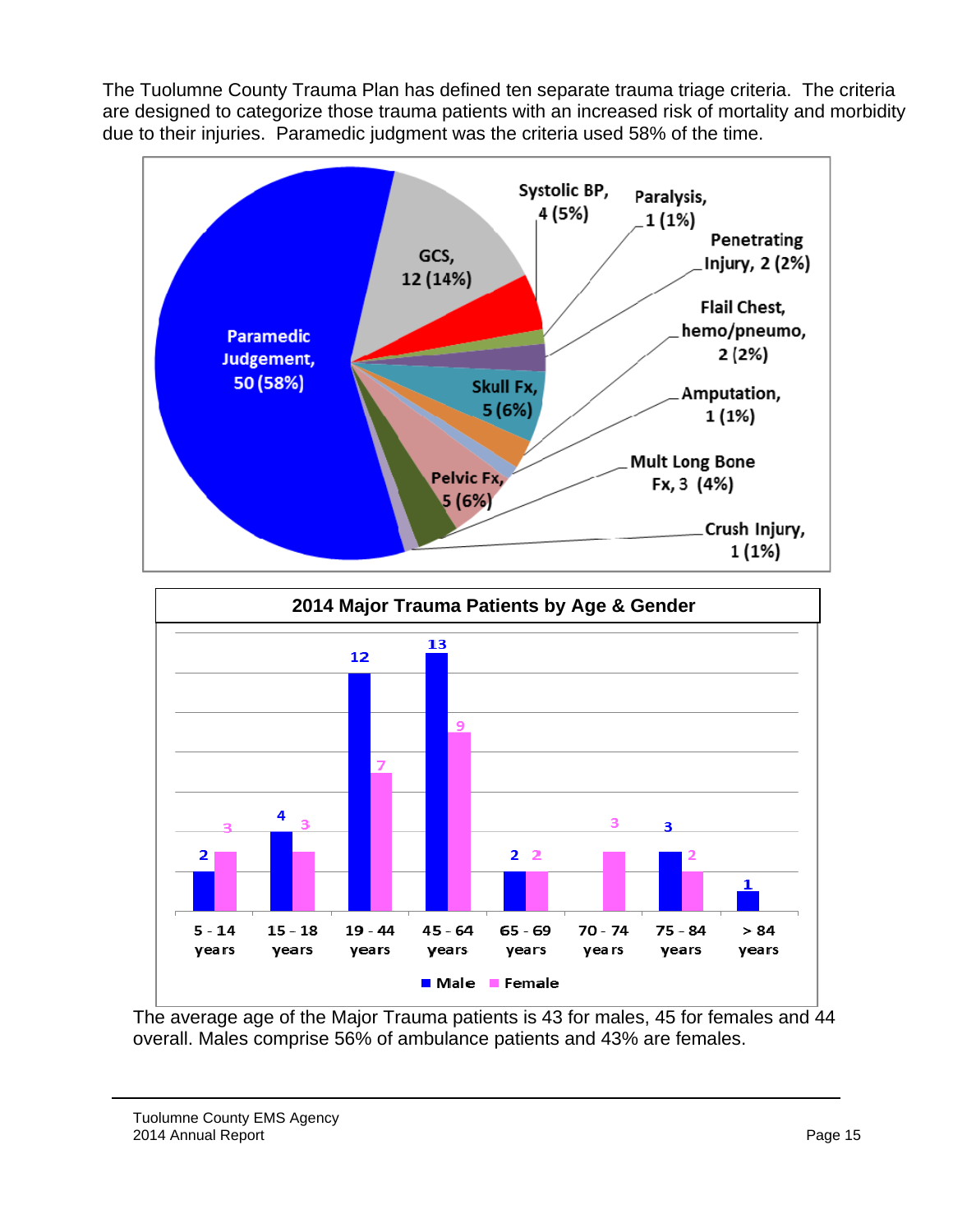

**2014 Major Trauma Patients by Receiving Hospital** 



The Tuolumne County Trauma Plan has identified three major trauma patient destinations.

- 1. Doctors Medical Center (adult)
- 2. Memorial Medical Center (adult)
- 3. U.C. Davis Medical Center (adult & pediatric)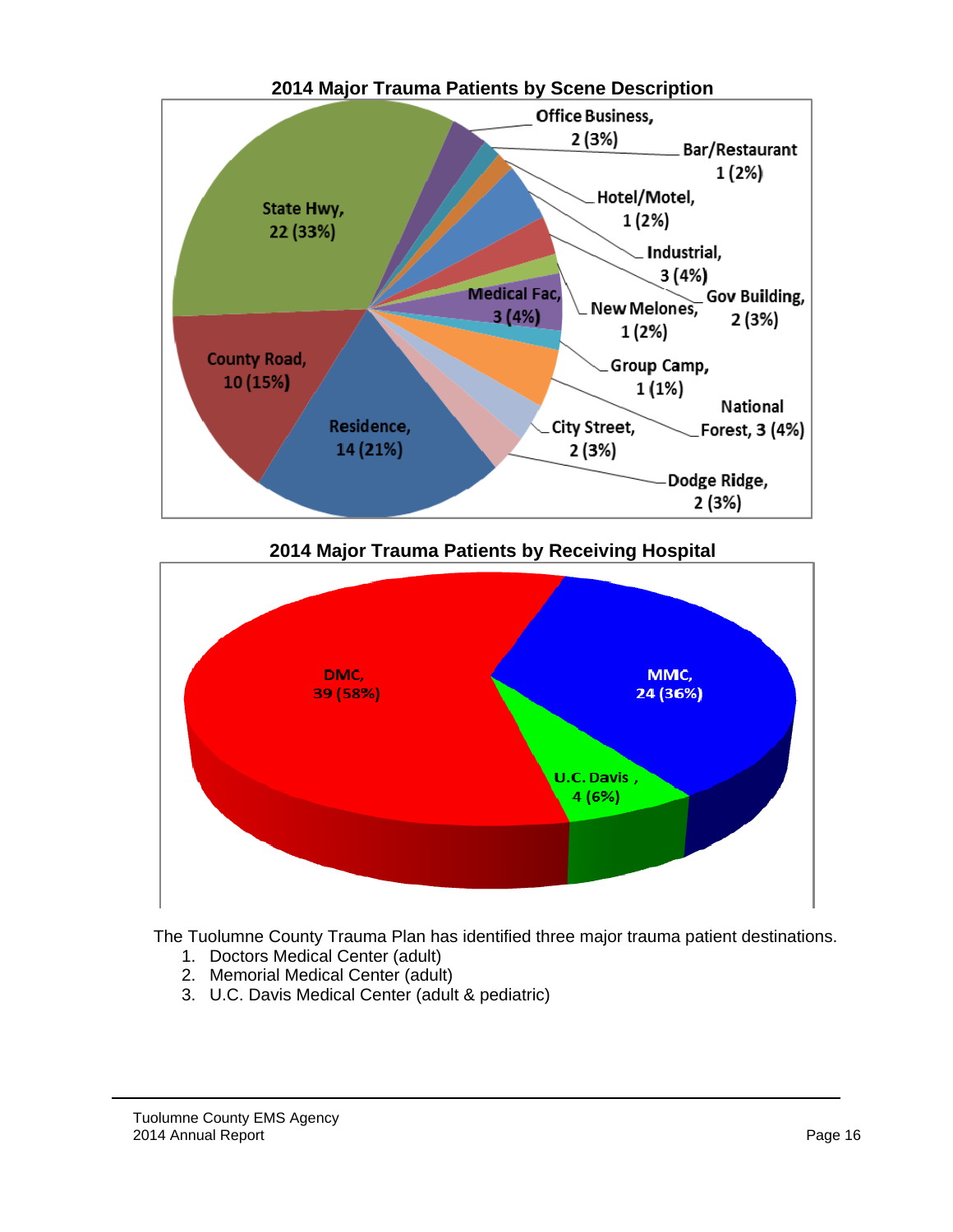

In 2014, 14 patients met the STEMI triage criteria; five of them were transported to SRMC by ground ambulance, eight were transported to Doctors Medical Center and one to Memorial Medical Center. Males comprised 64% of STEMI patients, 36% female. The average age of STEMI patients was 68 years old.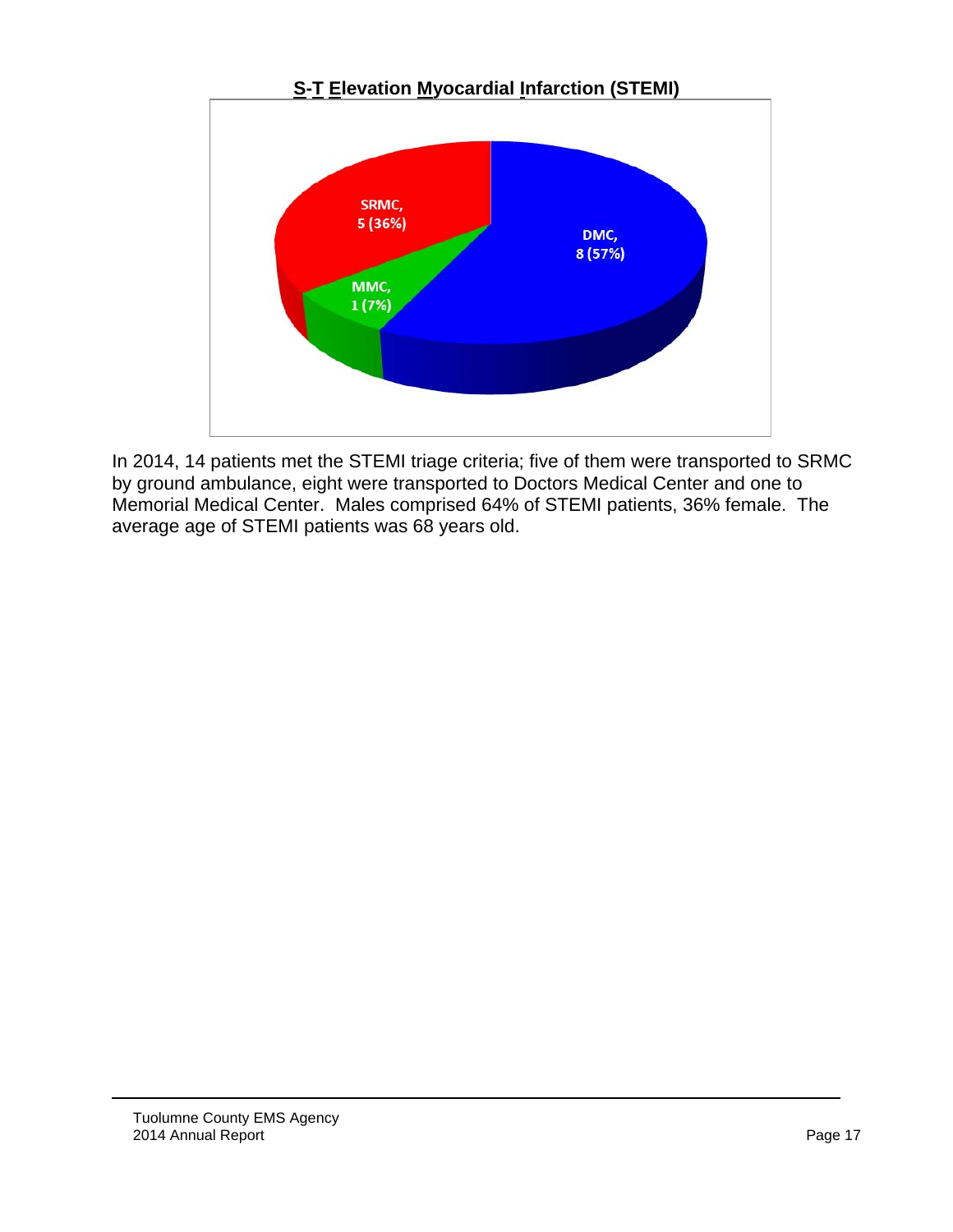### **ALS MEDICATIONS**

The charts below represent the number of times a medication was administered and how many patients received the medication.



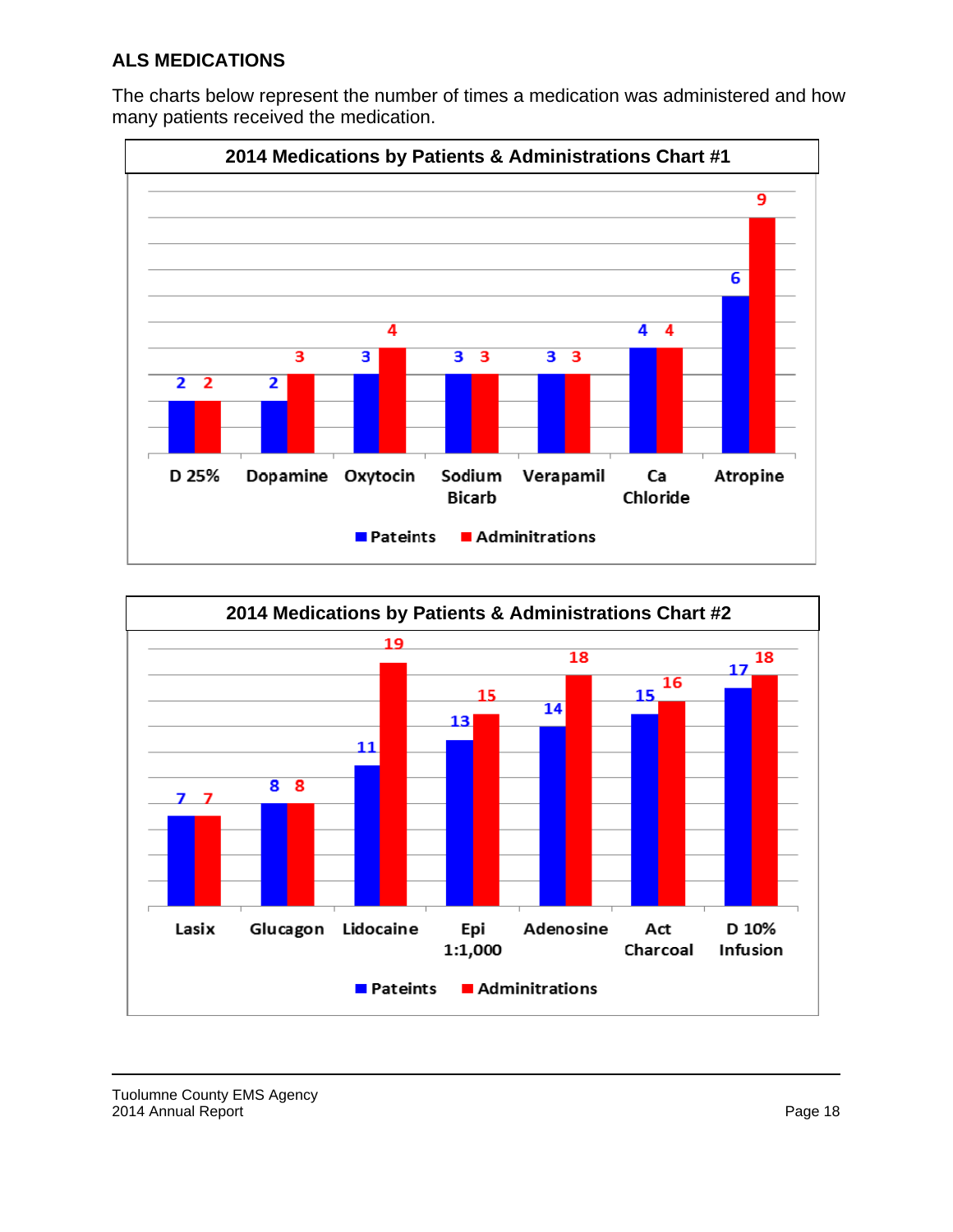



Tuolumne County EMS Agency 2014 Annual Report **Page 19**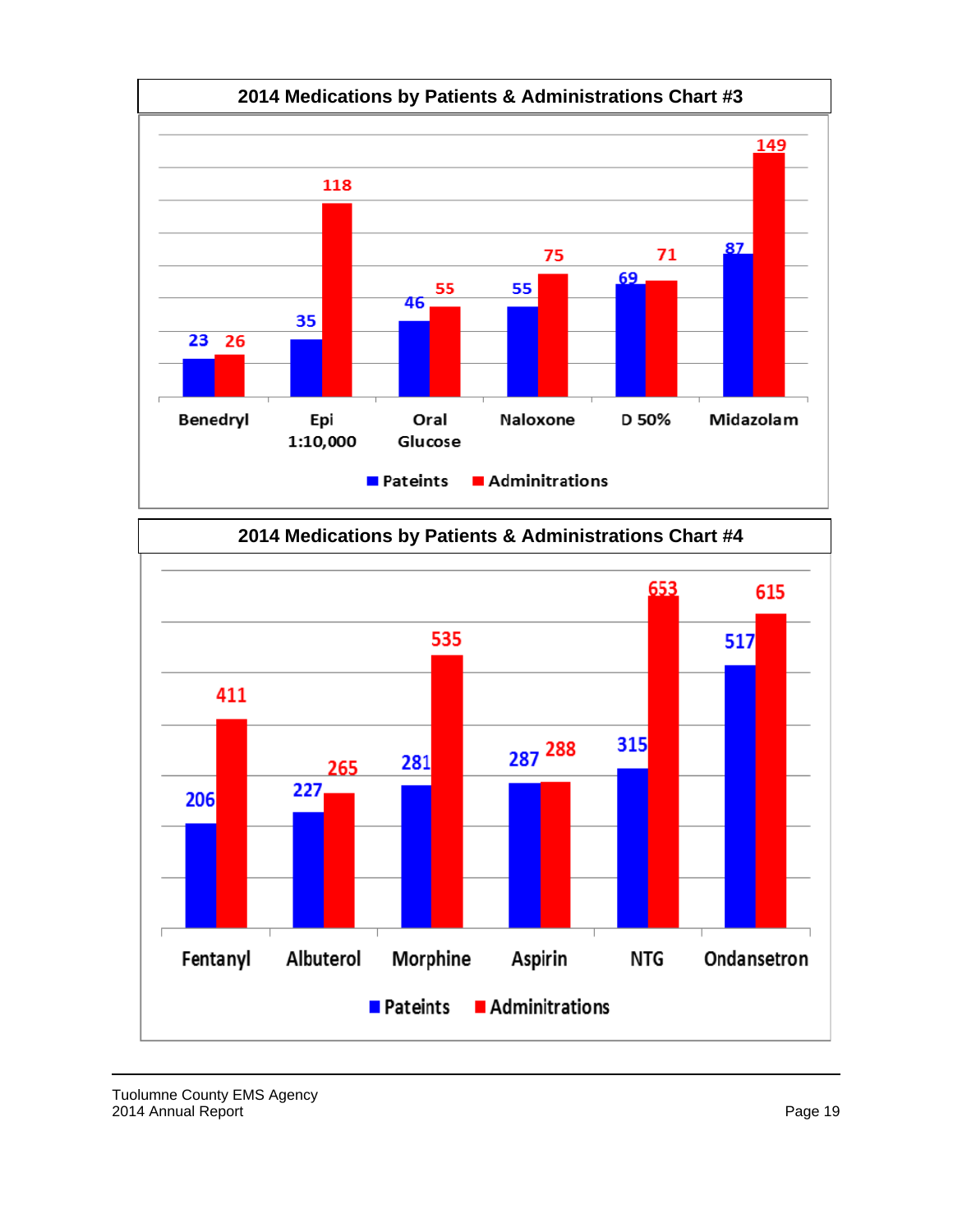#### **ALS INFREQUENTLY USED SKILLS**

The data on Infrequently Used Skills shows that 88% of the patients that ET intubations were attempt were successfully intubated. Two of the patients were managed with a BLS airway after unsuccessful attempts to intubate.



Infrequently used skills by attempt

## Infrequently used skills by patient

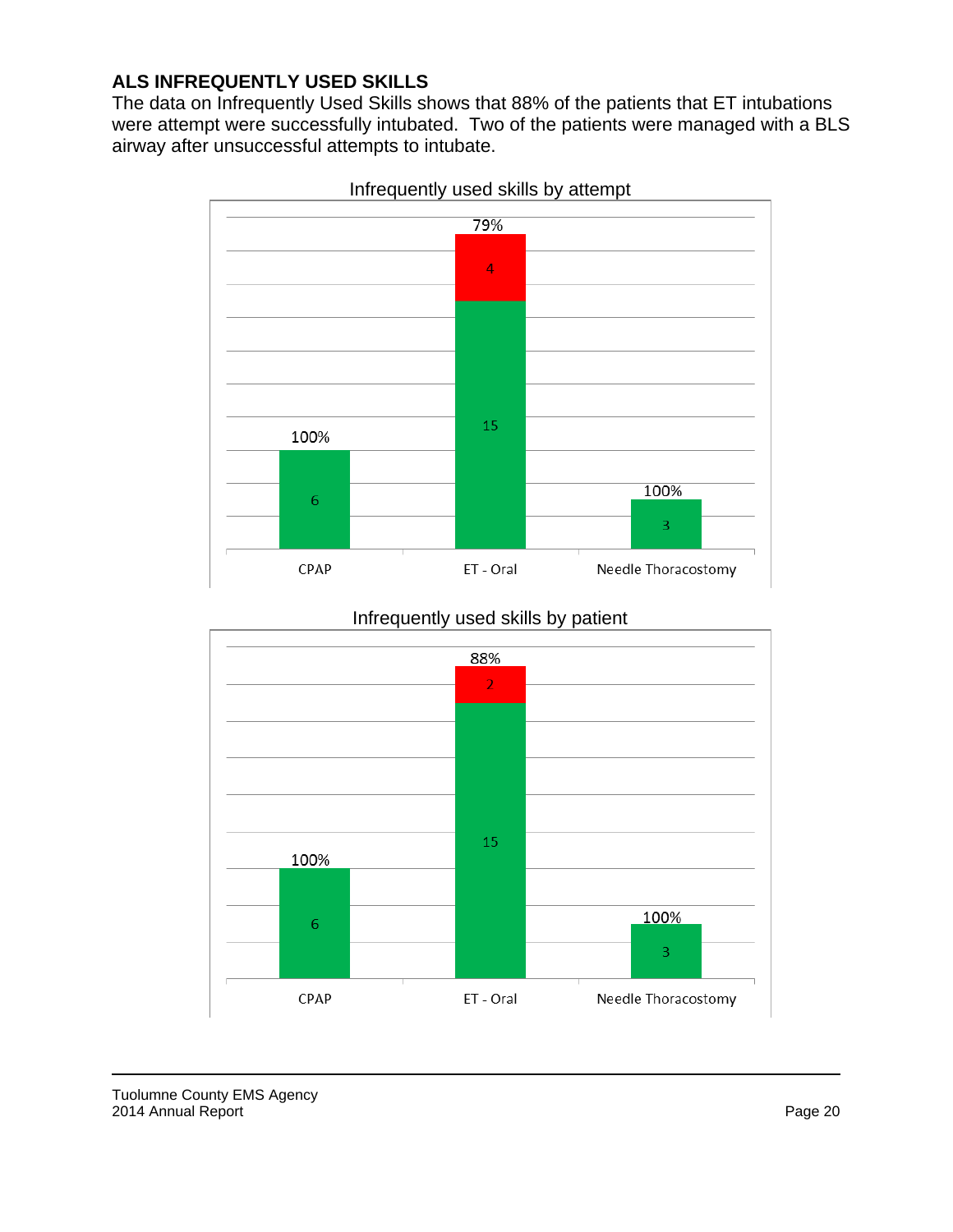## **PHI Air Medical**

| Totals          | Unable to flv- | <b>Unable to flv-</b>         | <b>Cancelled</b> | Unavailable-  | Scene | <b>Inter-Facility</b> |
|-----------------|----------------|-------------------------------|------------------|---------------|-------|-----------------------|
| <b>Requests</b> | Weather        | <b>Mechanical/Maintenance</b> |                  | on other call | Calls | Transfer              |
| 341             | 29             | 36                            | ^^<br>JZ.        | 49            | 275   | 66                    |



### **PHI 2014 Requests for Service by Illness/Injury Type**